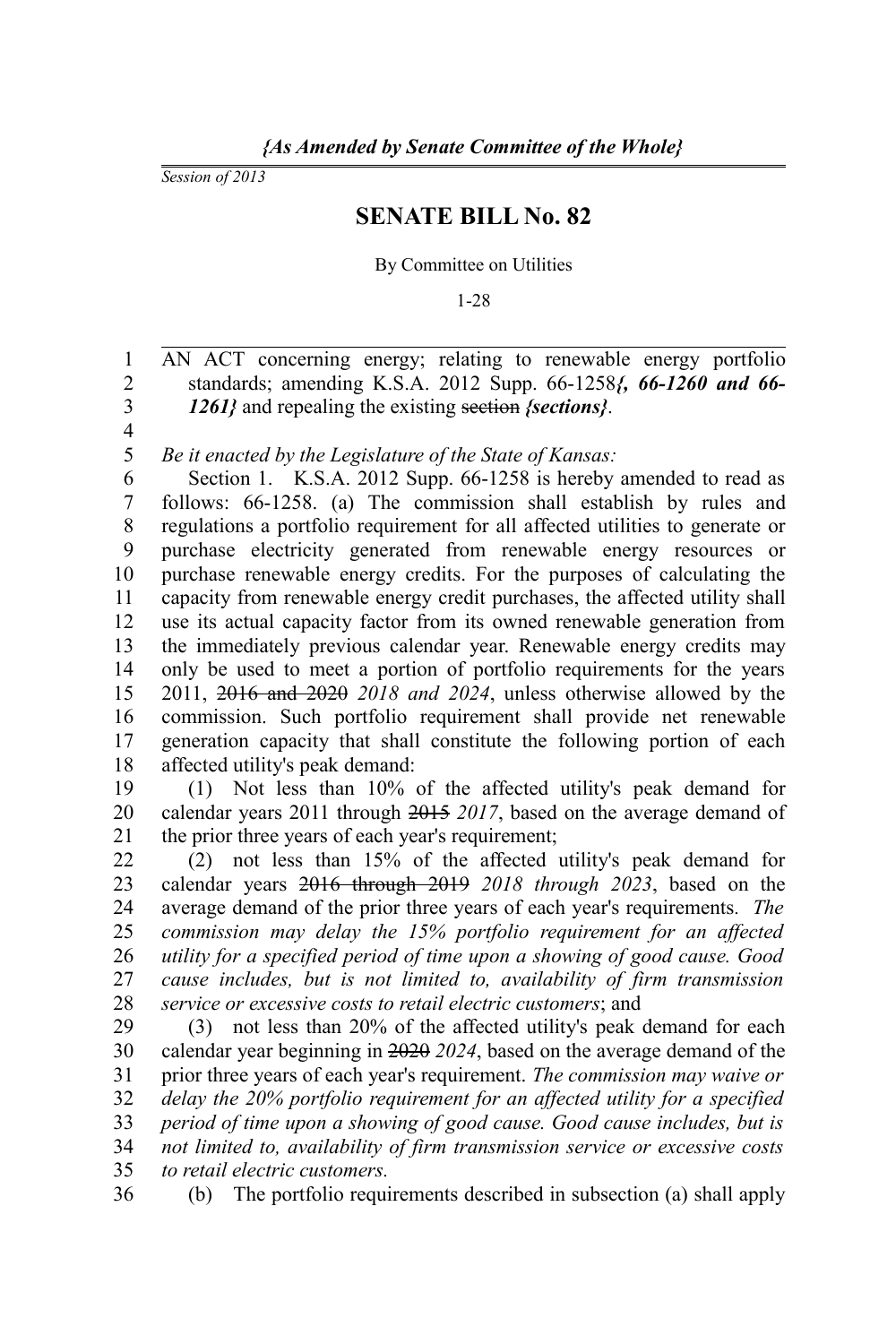to all power sold to Kansas retail consumers whether such power is selfgenerated or purchased from another source in or outside of the state. The capacity of all net metering systems interconnected with the affected utilities under the net metering and easy connection act in K.S.A. 2012 Supp. 66-1263 et seq., and amendments thereto, shall count toward compliance. 1 2 3 4 5 6

(c) Each megawatt of eligible capacity in Kansas installed after January 1, 2000, shall count as 1.10 megawatts for purposes of compliance. 7 8 9

(d) *As used in this section,{: (1) "Excessive costs to retail electric customers" means any investment in a renewable energy resource that results in a retail rate impact, as determined by the commission pursuant to K.S.A. 2012 Supp. 66-1260, and amendments thereto, that is greater than one percent more than a prudent investment in a nonrenewable energy resource needed to meet the utility's current demand; and* 10 11 12 13 14 15

*(2)} "firm transmission service" means either firm point-to-point transmission service or firm network transmission service as defined in the southwest power pool open access transmission tariff or other applicable transmission tariff as approved by the federal energy regulatory commission {the highest quality transmission service offered to customers under a filed rate schedule that anticipates no planned interruption. "Firm transmission service" does not mean transmission service that is reserved on an as-available basis and is subject to curtailment or interruption}.* 16 17 18 19 20 21 22 23 24

*(e)* The commission shall establish rules and regulations required in this section within 12 months of the effective date of this act. 25 26

*{(f) (1) The commission shall open any dockets necessary to determine the availability of firm transmission service and the projected retail rate impact for affected utilities to satisfy the portfolio requirement. The commission shall make such a determination: (A) For the portfolio requirement described in subsection (a)(2),} {by January 1, 2016; and*  27 28 29 30 31 32

*(B) for the portfolio requirement described in subsection (a)(3), by January 1, 2020.* 33 34

*(2) As part of such study, the commission shall examine: (A) Electric rates in nearby states;* 35 36

*(B) the projected availability of federal production tax credits, or other comparable incentives for the generation of renewable energy resources, and the impact such credits could have on retail rates;* 37 38 39

*(C) the impact any federal laws, rules or regulations, including potential requirements such as a federal renewable portfolio standard or other regulations, could have on retail electric rates; and* 40 41 42

*(D) any federal requirements that impact the costs of the* 43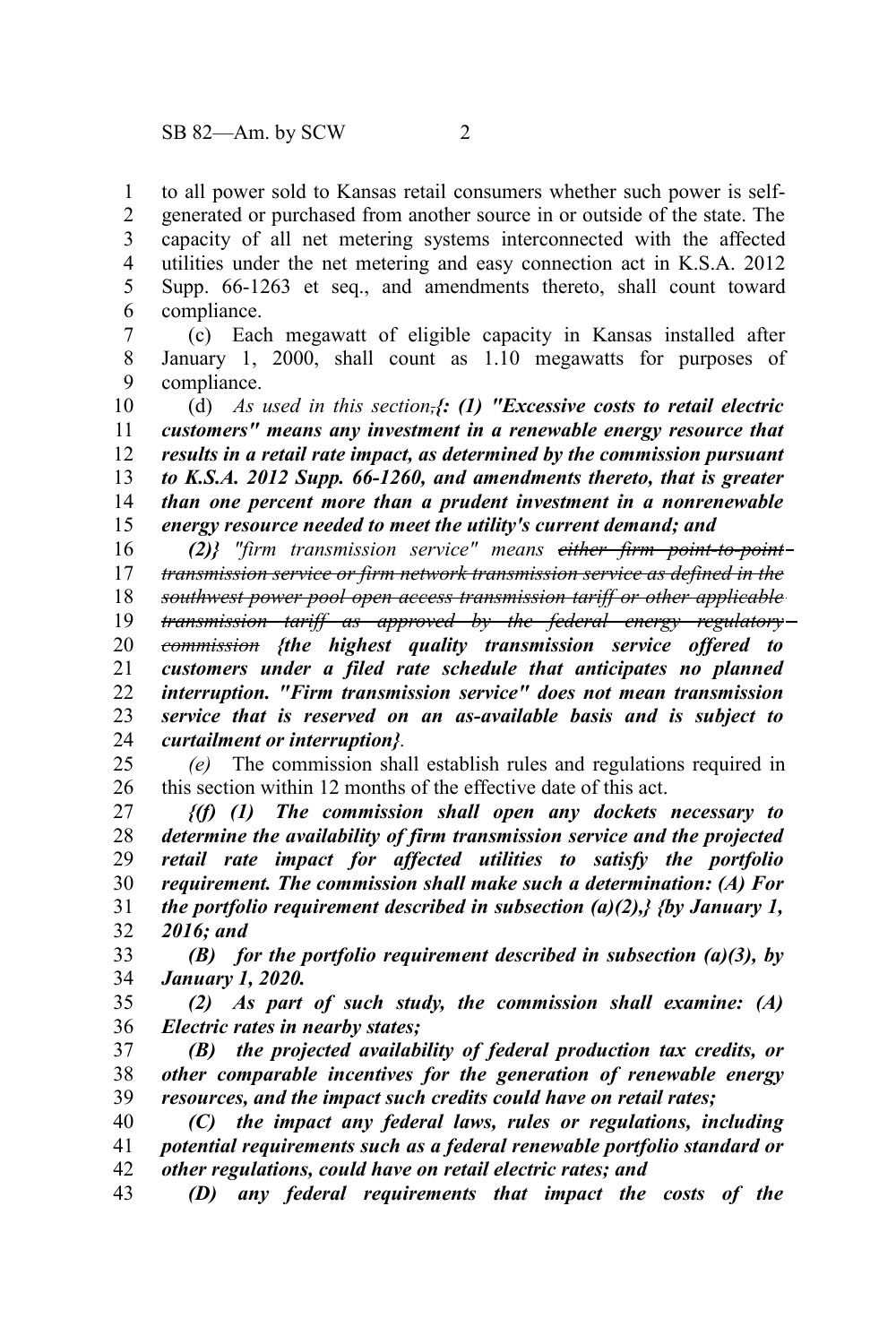*construction, maintenance or operation of nonrenewable energy resources.* 1 2

*(3) The commission shall report any findings of such dockets to the senate committee on utilities, the house committee on energy and environment and the house committee on utilities and telecommunications.* 3 4 5 6

*Sec. 2. K.S.A. 2012 Supp. 66-1260 is hereby amended to read as follows: 66-1260. (a) (1) For each affected utility, the commission shall determine whether investment in renewable energy resources required to meet the renewable portfolio requirement, as required by K.S.A. 2012 Supp. 66-1258, and amendments thereto, is a prudent expenditure and causes the affected utility's total revenue requirement to increase less than one percent* or greater *more than a prudent investment in a nonrenewable energy resource needed to meet the utility's current demand.* 7 8 9 10 11 12 13 14

*(2) The commission shall annually determine the annual statewide retail rate impact resulting from affected utilities meeting the renewable portfolio requirement. In determining the retail rate impact for an affected utility, the factors for the commission to examine shall include, but not be limited to, the costs incurred by Kansas retail customers for: (A) The construction, generation or acquisition of electricity generated from renewable energy resources or the purchase of renewable energy credits;* 15 16 17 18 19 20 21 22

*(B) the costs of construction, operation and maintenance of any generation used to support a renewable energy resource; and* 23 24

*(C) any transmission lines needed to move electricity from renewable energy resources to retail customers and the transmission line losses incurred on such transmission lines.* 25 26 27

*(b) Submission of information pertaining to an affected utility's portfolio requirement shall be determined by rules and regulations promulgated by the commission or by order of the commission.* 28 29 30

*(c) Beginning in 2013, on or before March 1 of each year, the commission shall submit a report of the annual statewide retail rate impact for the previous year to the governor, the senate committee on utilities* and*, the house committee on energy and* utilities *environment and the house committee on utilities and telecommunications.* 31 32 33 34 35

*Sec. 3. K.S.A. 2012 Supp. 66-1261 is hereby amended to read as follows: 66-1261. (a) The commission shall establish rules and regulations for the administration of the renewable energy standards act, including reporting and enforcement mechanisms necessary to ensure that each affected utility complies with this standard and other provisions governing the imposition of administrative penalties assessed after a hearing held by the commission. Administrative penalties should be set at a level that will promote compliance with the renewable energy* 36 37 38 39 40 41 42 43